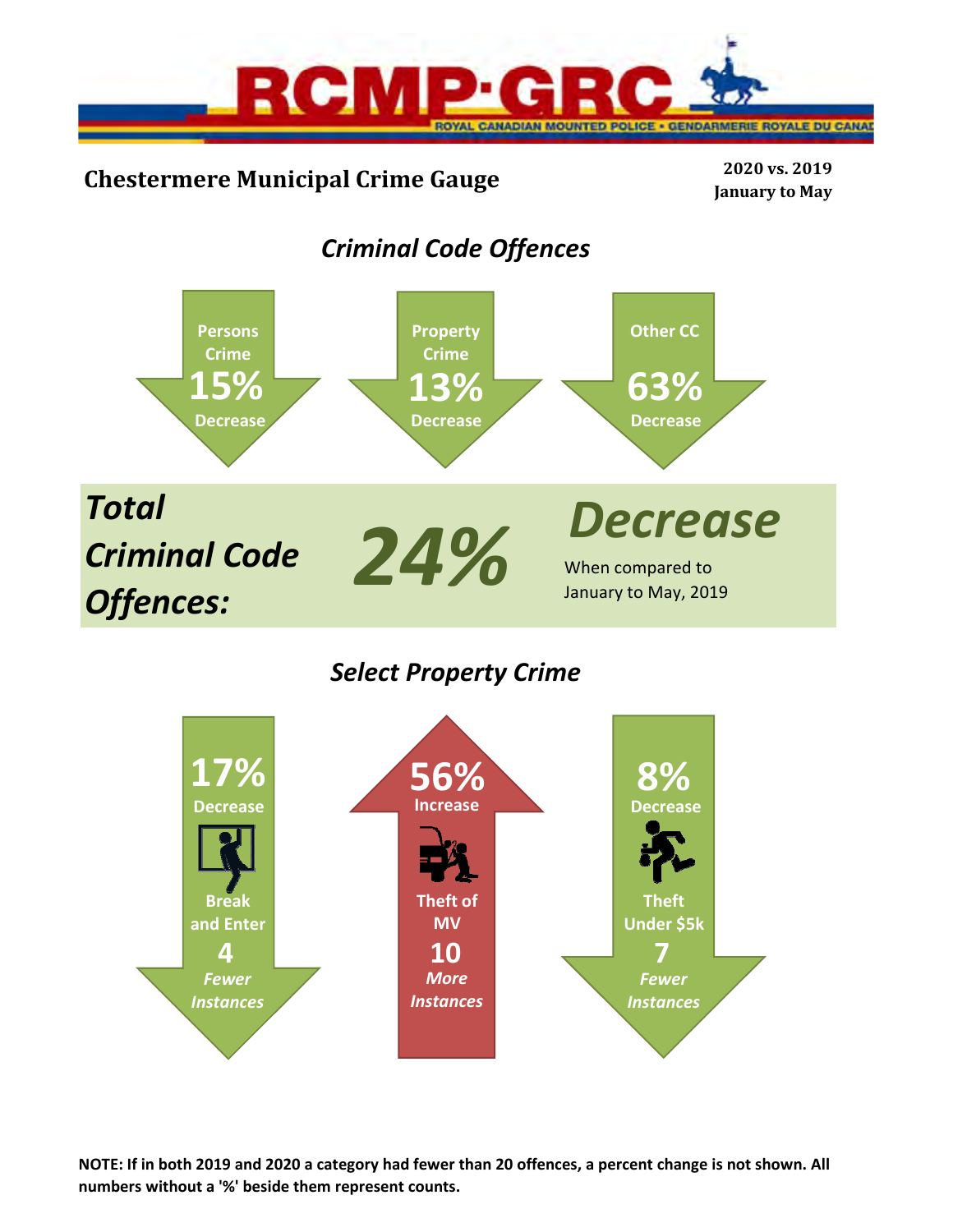## **Chestermere Municipal Detachment Crime Statistics (Actual) January to May: 2016 ‐ 2020**

All categories contain "Attempted" and/or "Completed" and  $\sim$  2020  $\sim$  3000  $\sim$  3000  $\sim$  3000  $\sim$  3000  $\sim$  3000  $\sim$  3000  $\sim$  3000  $\sim$  3000  $\sim$  3000  $\sim$  3000  $\sim$  3000  $\sim$  3000  $\sim$  3000  $\sim$  3000  $\sim$  3000  $\sim$ 

| -טי                                   |              |                |                |                |                |              |                         |                         |                          |  |
|---------------------------------------|--------------|----------------|----------------|----------------|----------------|--------------|-------------------------|-------------------------|--------------------------|--|
| <b>CATEGORY</b>                       | <b>Trend</b> | 2016           | 2017           | 2018           | 2019           | 2020         | % Change<br>2016 - 2020 | % Change<br>2019 - 2020 | Avg File +/-<br>per Year |  |
| Homicides & Offences Related to Death |              | 0              | 0              | $\mathbf 0$    | 0              | 0            | N/A                     | N/A                     | 0.0                      |  |
| Robbery                               |              | 3              | 0              | 0              | 0              | $\mathbf{1}$ | $-67%$                  | N/A                     | $-0.4$                   |  |
| Sexual Assaults                       |              | 3              | 3              | 8              | 5              | $\mathbf{1}$ | $-67%$                  | -80%                    | $-0.2$                   |  |
| <b>Other Sexual Offences</b>          |              | $\mathbf{1}$   | 3              | 8              | $\mathbf{1}$   | 4            | 300%                    | 300%                    | 0.4                      |  |
| Assault                               |              | 44             | 36             | 35             | 35             | 27           | $-39%$                  | $-23%$                  | $-3.5$                   |  |
| Kidnapping/Hostage/Abduction          |              | 0              | $\mathbf 0$    | $\mathbf 0$    | $\mathbf{1}$   | $\mathbf{1}$ | N/A                     | 0%                      | 0.3                      |  |
| Extortion                             |              | $1\,$          | $\mathbf{1}$   | $\mathbf 0$    | $\overline{2}$ | 0            | $-100%$                 | $-100%$                 | $-0.1$                   |  |
| <b>Criminal Harassment</b>            |              | 11             | $\overline{7}$ | $\overline{7}$ | 17             | 12           | 9%                      | $-29%$                  | 1.2                      |  |
| <b>Uttering Threats</b>               |              | 18             | 11             | 25             | 18             | 21           | 17%                     | 17%                     | 1.3                      |  |
| <b>TOTAL PERSONS</b>                  |              | 81             | 61             | 83             | 79             | 67           | $-17%$                  | $-15%$                  | $-1.0$                   |  |
| Break & Enter                         |              | 24             | 23             | 20             | 24             | 20           | $-17%$                  | $-17%$                  | $-0.7$                   |  |
| Theft of Motor Vehicle                |              | 22             | 28             | 43             | 18             | 28           | 27%                     | 56%                     | 0.2                      |  |
| Theft Over \$5,000                    |              | $\overline{7}$ | 8              | 6              | 6              | 4            | $-43%$                  | $-33%$                  | $-0.8$                   |  |
| Theft Under \$5,000                   |              | 102            | 114            | 114            | 83             | 76           | $-25%$                  | -8%                     | $-8.3$                   |  |
| Possn Stn Goods                       |              | 19             | 26             | 45             | 38             | 14           | $-26%$                  | $-63%$                  | 0.2                      |  |
| Fraud                                 |              | 32             | 37             | 37             | 35             | 29           | $-9%$                   | $-17%$                  | $-0.8$                   |  |
| Arson                                 |              | 0              | $\overline{2}$ | $\mathbf{1}$   | 0              | 0            | N/A                     | N/A                     | $-0.2$                   |  |
| Mischief To Property                  |              | 54             | 63             | 80             | 58             | 58           | 7%                      | 0%                      | 0.3                      |  |
| <b>TOTAL PROPERTY</b>                 |              | 260            | 301            | 346            | 262            | 229          | $-12%$                  | $-13%$                  | $-10.1$                  |  |
| <b>Offensive Weapons</b>              |              | $\overline{4}$ | 9              | 6              | 10             | 3            | $-25%$                  | $-70%$                  | $-0.1$                   |  |
| Disturbing the peace                  |              | 22             | 19             | 16             | 17             | 17           | $-23%$                  | 0%                      | $-1.2$                   |  |
| Fail to Comply & Breaches             |              | 8              | 21             | 26             | 48             | 6            | $-25%$                  | $-88%$                  | 2.3                      |  |
| <b>OTHER CRIMINAL CODE</b>            |              | 11             | 16             | 16             | 21             | 10           | $-9%$                   | $-52%$                  | 0.3                      |  |
| TOTAL OTHER CRIMINAL CODE             |              | 45             | 65             | 64             | 96             | 36           | $-20%$                  | $-63%$                  | 1.3                      |  |
| TOTAL CRIMINAL CODE                   |              | 386            | 427            | 493            | 437            | 332          | $-14%$                  | $-24%$                  | $-9.8$                   |  |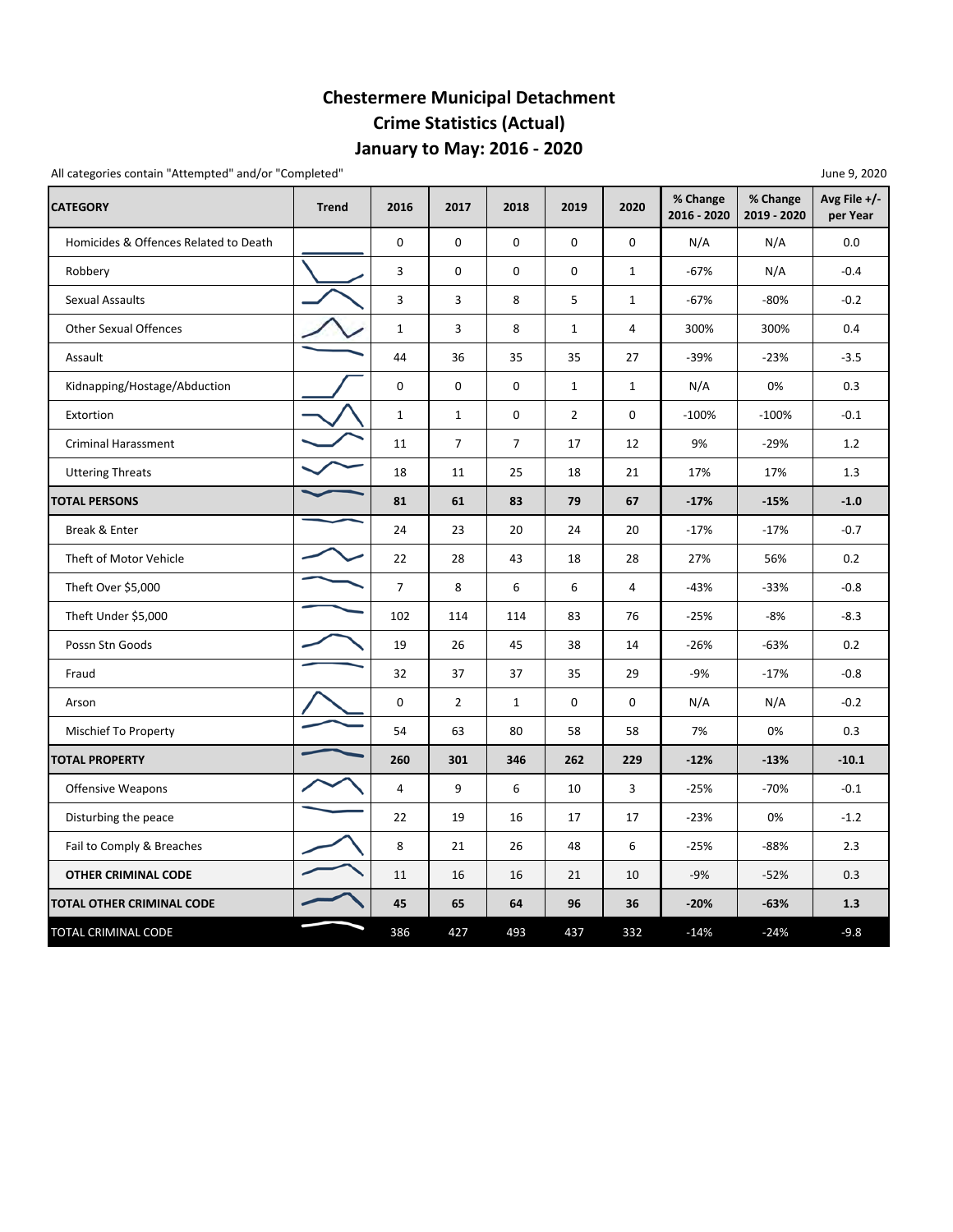## **Chestermere Municipal Detachment Crime Statistics (Actual) January to May: 2016 ‐ 2020**

| All categories contain "Attempted" and/or "Completed" |              |                          |                |                          |                          |                |                         |                         | June 9, 2020             |
|-------------------------------------------------------|--------------|--------------------------|----------------|--------------------------|--------------------------|----------------|-------------------------|-------------------------|--------------------------|
| <b>CATEGORY</b>                                       | <b>Trend</b> | 2016                     | 2017           | 2018                     | 2019                     | 2020           | % Change<br>2016 - 2020 | % Change<br>2019 - 2020 | Avg File +/-<br>per Year |
| Drug Enforcement - Production                         |              | 0                        | 0              | 0                        | 0                        | $\mathbf 0$    | N/A                     | N/A                     | 0.0                      |
| Drug Enforcement - Possession                         |              | 36                       | 18             | 19                       | 4                        | $\overline{2}$ | $-94%$                  | $-50%$                  | $-8.2$                   |
| Drug Enforcement - Trafficking                        |              | 5                        | $\overline{2}$ | 1                        | 3                        | $\overline{7}$ | 40%                     | 133%                    | 0.5                      |
| Drug Enforcement - Other                              |              | 0                        | 0              | 0                        | 0                        | 0              | N/A                     | N/A                     | 0.0                      |
| <b>Total Drugs</b>                                    |              | 41                       | 20             | 20                       | $\overline{7}$           | 9              | $-78%$                  | 29%                     | $-7.7$                   |
| Cannabis Enforcement                                  |              | 0                        | 0              | 0                        | $\mathbf{1}$             | 3              | N/A                     | 200%                    | 0.7                      |
| Federal - General                                     |              | $\overline{2}$           | 3              | 4                        | 4                        | 3              | 50%                     | $-25%$                  | 0.3                      |
| <b>TOTAL FEDERAL</b>                                  |              | 43                       | 23             | 24                       | 12                       | 15             | $-65%$                  | 25%                     | $-6.7$                   |
| Liquor Act                                            |              | 25                       | 9              | 16                       | 13                       | 19             | $-24%$                  | 46%                     | $-0.8$                   |
| Cannabis Act                                          |              | 0                        | 0              | 0                        | 5                        | 12             | N/A                     | 140%                    | 2.9                      |
| <b>Mental Health Act</b>                              |              | 46                       | 51             | 33                       | 51                       | 47             | 2%                      | -8%                     | 0.2                      |
| <b>Other Provincial Stats</b>                         |              | 60                       | 61             | 63                       | 95                       | 90             | 50%                     | -5%                     | 9.4                      |
| <b>Total Provincial Stats</b>                         |              | 131                      | 121            | 112                      | 164                      | 168            | 28%                     | 2%                      | 11.7                     |
| Municipal By-laws Traffic                             |              | 8                        | 4              | 7                        | 42                       | 18             | 125%                    | $-57%$                  | 5.8                      |
| Municipal By-laws                                     |              | 147                      | 139            | 140                      | 84                       | 123            | $-16%$                  | 46%                     | $-10.3$                  |
| <b>Total Municipal</b>                                |              | 155                      | 143            | 147                      | 126                      | 141            | $-9%$                   | 12%                     | $-4.5$                   |
| Fatals                                                |              | 0                        | 0              | $\mathbf 0$              | 0                        | 0              | N/A                     | N/A                     | 0.0                      |
| Injury MVC                                            |              | 8                        | 11             | 14                       | 13                       | 8              | 0%                      | $-38%$                  | 0.2                      |
| Property Damage MVC (Reportable)                      |              | 98                       | 112            | 106                      | 105                      | 67             | $-32%$                  | $-36%$                  | $-6.9$                   |
| Property Damage MVC (Non Reportable)                  |              | 6                        | 8              | 24                       | 14                       | 9              | 50%                     | $-36%$                  | 1.2                      |
| <b>TOTAL MVC</b>                                      |              | 112                      | 131            | 144                      | 132                      | 84             | $-25%$                  | $-36%$                  | $-5.5$                   |
| <b>Provincial Traffic</b>                             |              | 867                      | 421            | 1,856                    | 3,047                    | 1,428          | 65%                     | $-53%$                  | 374.8                    |
| <b>Other Traffic</b>                                  |              | 13                       | 6              | 11                       | 5                        | 13             | 0%                      | 160%                    | $-0.1$                   |
| <b>Criminal Code Traffic</b>                          |              | 38                       | 46             | 56                       | 33                       | 27             | $-29%$                  | $-18%$                  | $-3.5$                   |
| <b>Common Police Activities</b>                       |              |                          |                |                          |                          |                |                         |                         |                          |
| <b>False Alarms</b>                                   |              | 141                      | 116            | 140                      | 40                       | 31             | $-78%$                  | $-23%$                  | $-29.6$                  |
| False/Abandoned 911 Call and 911 Act                  |              | 4                        | 6              | 8                        | $\mathbf{3}$             | 11             | 175%                    | 267%                    | 1.1                      |
| Suspicious Person/Vehicle/Property                    |              | 125                      | 77             | 76                       | 103                      | 93             | $-26%$                  | $-10%$                  | $-3.8$                   |
| <b>Persons Reported Missing</b>                       |              | 18                       | 13             | 15                       | 18                       | 11             | $-39%$                  | -39%                    | $-0.9$                   |
| <b>Search Warrants</b>                                |              | 4                        | $\mathbf 0$    | $\mathbf 0$              | $\mathbf{1}$             | $\mathbf{2}$   | -50%                    | 100%                    | $-0.3$                   |
| Spousal Abuse - Survey Code (Reported)                |              | 54                       | 88             | 72                       | 92                       | 72             | 33%                     | $-22%$                  | 4.0                      |
| COVID-19 Files (Reported)                             |              | $\overline{\phantom{a}}$ | $\blacksquare$ | $\overline{\phantom{a}}$ | $\overline{\phantom{a}}$ | 40             | $\blacksquare$          | $\blacksquare$          |                          |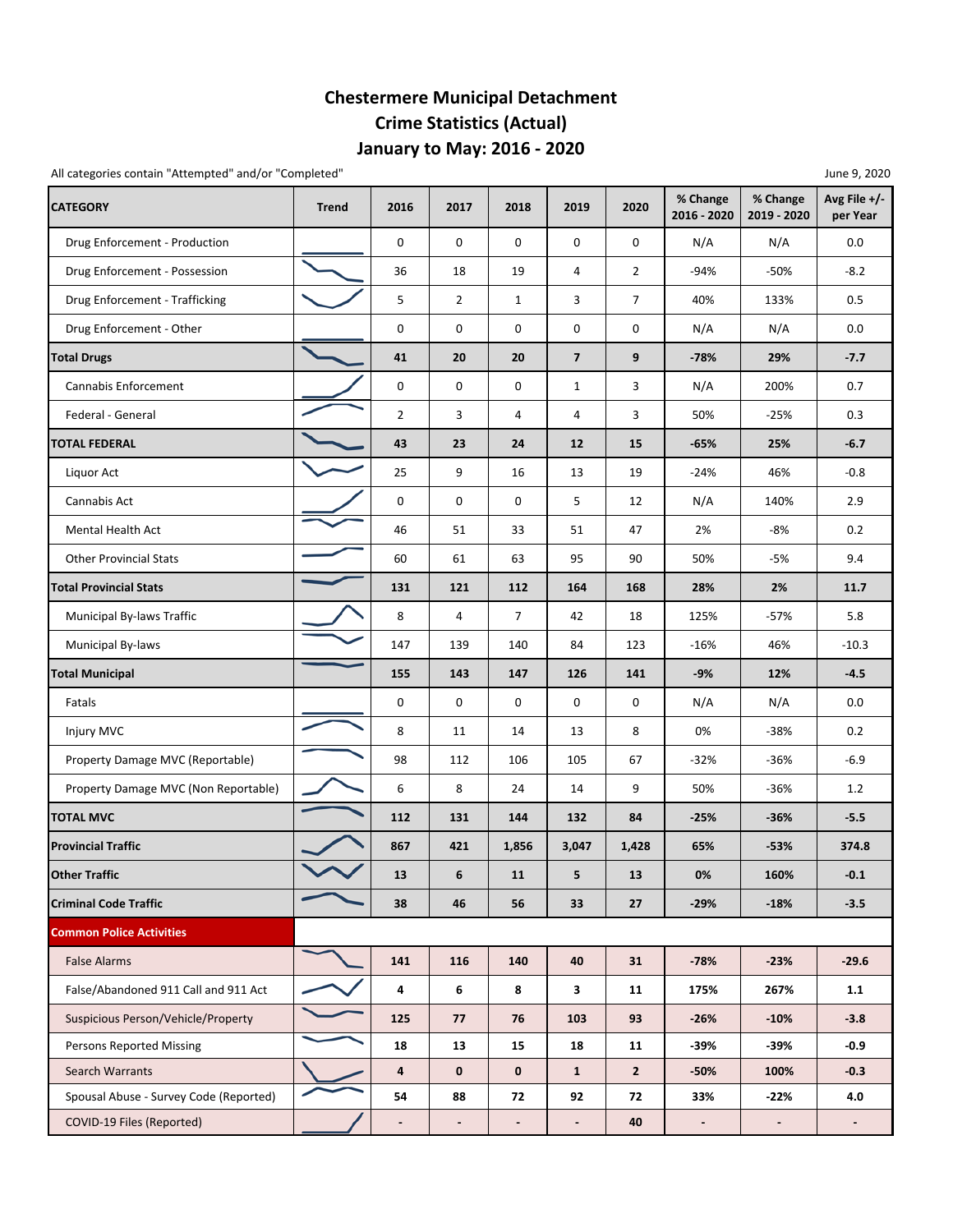### **Chestermere Municipal Detachment Crime Statistics (Actual) May: 2016 ‐ 2020**

All categories contain "Attempted" and/or "Completed"

| <b>CATEGORY</b>                       | <b>Trend</b> | 2016                    | 2017           | 2018           | 2019           | 2020           | % Change<br>2016 - 2020 | % Change<br>2019 - 2020 | Avg File $+/-$<br>per Year |
|---------------------------------------|--------------|-------------------------|----------------|----------------|----------------|----------------|-------------------------|-------------------------|----------------------------|
| Homicides & Offences Related to Death |              | 0                       | 0              | 0              | $\mathbf 0$    | 0              | N/A                     | N/A                     | 0.0                        |
| Robbery                               |              | 0                       | 0              | 0              | $\mathbf 0$    | $\mathbf{1}$   | N/A                     | N/A                     | 0.2                        |
| <b>Sexual Assaults</b>                |              | 0                       | 0              | 0              | $\overline{2}$ | 0              | N/A                     | $-100%$                 | 0.2                        |
| <b>Other Sexual Offences</b>          |              | 0                       | $\mathsf 0$    | $\pmb{0}$      | $\mathbf 0$    | $\overline{2}$ | N/A                     | N/A                     | 0.4                        |
| Assault                               |              | 11                      | 4              | 10             | 10             | 3              | $-73%$                  | $-70%$                  | $-1.0$                     |
| Kidnapping/Hostage/Abduction          |              | 0                       | 0              | 0              | $\mathbf{1}$   | 0              | N/A                     | $-100%$                 | 0.1                        |
| Extortion                             |              | $\mathbf{1}$            | $\mathbf{1}$   | 0              | $\mathbf 0$    | 0              | $-100%$                 | N/A                     | $-0.3$                     |
| <b>Criminal Harassment</b>            |              | $\overline{2}$          | $\overline{2}$ | 0              | 3              | 3              | 50%                     | 0%                      | 0.3                        |
| <b>Uttering Threats</b>               |              | $\mathsf 3$             | 4              | $\overline{7}$ | 4              | 4              | 33%                     | 0%                      | 0.2                        |
| <b>TOTAL PERSONS</b>                  |              | 17                      | 11             | 17             | 20             | 13             | $-24%$                  | $-35%$                  | 0.1                        |
| Break & Enter                         |              | 3                       | 8              | 6              | 5              | $\mathbf{1}$   | $-67%$                  | $-80%$                  | $-0.7$                     |
| Theft of Motor Vehicle                |              | $\mathbf{1}$            | 8              | 6              | $\overline{2}$ | $\overline{4}$ | 300%                    | 100%                    | 0.0                        |
| Theft Over \$5,000                    |              | $\mathbf{1}$            | $\mathbf{1}$   | $\overline{2}$ | $\overline{2}$ | 0              | $-100%$                 | $-100%$                 | $-0.1$                     |
| Theft Under \$5,000                   |              | 28                      | 48             | 37             | 17             | $\overline{7}$ | $-75%$                  | $-59%$                  | $-7.3$                     |
| Possn Stn Goods                       |              | $\mathbf 1$             | 4              | $\overline{2}$ | 13             | $\overline{2}$ | 100%                    | $-85%$                  | 1.1                        |
| Fraud                                 |              | 3                       | 8              | 8              | 5              | 6              | 100%                    | 20%                     | 0.3                        |
| Arson                                 |              | 0                       | $\overline{2}$ | 0              | 0              | 0              | N/A                     | N/A                     | $-0.2$                     |
| Mischief To Property                  |              | 20                      | 21             | 23             | 15             | 11             | $-45%$                  | $-27%$                  | $-2.4$                     |
| <b>TOTAL PROPERTY</b>                 |              | 57                      | 100            | 84             | 59             | 31             | $-46%$                  | $-47%$                  | $-9.3$                     |
| <b>Offensive Weapons</b>              |              | 0                       | $\mathbf{1}$   | $\mathbf{1}$   | 3              | $\overline{2}$ | N/A                     | $-33%$                  | 0.6                        |
| Disturbing the peace                  |              | $\overline{4}$          | 5              | 8              | 3              | 6              | 50%                     | 100%                    | 0.2                        |
| Fail to Comply & Breaches             |              | 0                       | 5              | $\overline{7}$ | 9              | 0              | N/A                     | $-100%$                 | 0.4                        |
| <b>OTHER CRIMINAL CODE</b>            |              | $\pmb{0}$               | 5              | 6              | $\overline{2}$ | 3              | N/A                     | 50%                     | 0.3                        |
| TOTAL OTHER CRIMINAL CODE             |              | $\overline{\mathbf{4}}$ | 16             | 22             | 17             | 11             | 175%                    | $-35%$                  | 1.5                        |
| TOTAL CRIMINAL CODE                   |              | 78                      | 127            | 123            | 96             | 55             | $-29%$                  | $-43%$                  | $-7.7$                     |

June 9, 2020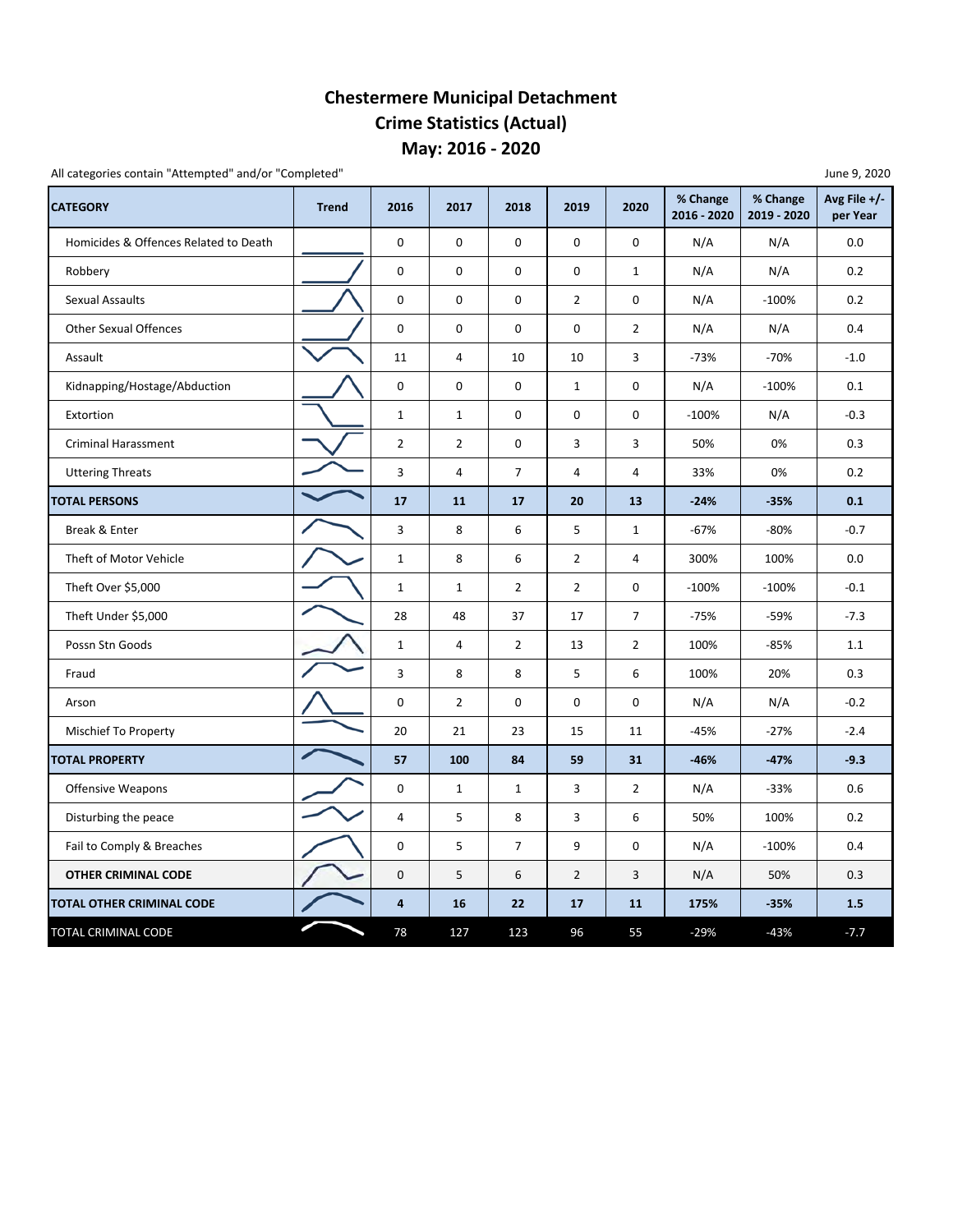### **Chestermere Municipal Detachment Crime Statistics (Actual) May: 2016 ‐ 2020**

All categories contain "Attempted" and/or "Completed" June 9, 2020

| <b>CATEGORY</b>                        | <b>Trend</b> | 2016                         | 2017                    | 2018           | 2019                     | 2020           | % Change<br>2016 - 2020      | % Change<br>2019 - 2020 | Avg File $+/-$<br>per Year |  |  |  |
|----------------------------------------|--------------|------------------------------|-------------------------|----------------|--------------------------|----------------|------------------------------|-------------------------|----------------------------|--|--|--|
| Drug Enforcement - Production          |              | 0                            | 0                       | 0              | 0                        | 0              | N/A                          | N/A                     | 0.0                        |  |  |  |
| Drug Enforcement - Possession          |              | 6                            | 3                       | 8              | $\mathbf{1}$             | $\mathbf{1}$   | -83%                         | 0%                      | $-1.2$                     |  |  |  |
| Drug Enforcement - Trafficking         |              | $\mathbf{1}$                 | 0                       | 0              | $\overline{2}$           | 0              | $-100%$                      | $-100%$                 | 0.0                        |  |  |  |
| Drug Enforcement - Other               |              | $\mathbf 0$                  | 0                       | 0              | 0                        | 0              | N/A                          | N/A                     | 0.0                        |  |  |  |
| <b>Total Drugs</b>                     |              | $\overline{\mathbf{z}}$      | $\overline{\mathbf{3}}$ | 8              | 3                        | $\mathbf{1}$   | $-86%$                       | $-67%$                  | $-1.2$                     |  |  |  |
| <b>Cannabis Enforcement</b>            |              | 0                            | 0                       | 0              | 0                        | $\mathbf{1}$   | N/A                          | N/A                     | 0.2                        |  |  |  |
| Federal - General                      |              | $\mathbf{1}$                 | 0                       | $\overline{2}$ | $\mathbf{1}$             | 0              | $-100%$                      | $-100%$                 | $-0.1$                     |  |  |  |
| <b>TOTAL FEDERAL</b>                   |              | 8                            | $\mathbf{3}$            | 10             | 4                        | $\mathbf{2}$   | $-75%$                       | $-50%$                  | $-1.1$                     |  |  |  |
| Liquor Act                             |              | 6                            | $\overline{2}$          | 3              | $\mathbf{1}$             | 3              | $-50%$                       | 200%                    | $-0.7$                     |  |  |  |
| Cannabis Act                           |              | $\mathsf 0$                  | 0                       | 0              | 0                        | $\mathbf{1}$   | N/A                          | N/A                     | 0.2                        |  |  |  |
| <b>Mental Health Act</b>               |              | 10                           | 11                      | $\overline{7}$ | 8                        | 8              | $-20%$                       | 0%                      | $-0.7$                     |  |  |  |
| <b>Other Provincial Stats</b>          |              | 13                           | 20                      | 17             | 42                       | 41             | 215%                         | $-2%$                   | 7.8                        |  |  |  |
| <b>Total Provincial Stats</b>          |              | 29                           | 33                      | 27             | 51                       | 53             | 83%                          | 4%                      | $6.6\,$                    |  |  |  |
| <b>Municipal By-laws Traffic</b>       |              | 3                            | 0                       | $\mathbf{1}$   | 9                        | $\overline{2}$ | -33%                         | $-78%$                  | 0.7                        |  |  |  |
| <b>Municipal By-laws</b>               |              | 34                           | 42                      | 38             | 17                       | 37             | 9%                           | 118%                    | $-1.9$                     |  |  |  |
| <b>Total Municipal</b>                 |              | 37                           | 42                      | 39             | 26                       | 39             | 5%                           | 50%                     | $-1.2$                     |  |  |  |
| Fatals                                 |              | 0                            | 0                       | 0              | 0                        | 0              | N/A                          | N/A                     | 0.0                        |  |  |  |
| Injury MVC                             |              | $\overline{2}$               | $\overline{2}$          | 3              | $\mathbf{1}$             | $\mathbf{1}$   | -50%                         | 0%                      | $-0.3$                     |  |  |  |
| Property Damage MVC (Reportable)       |              | 22                           | 21                      | 20             | 17                       | 11             | $-50%$                       | $-35%$                  | $-2.6$                     |  |  |  |
| Property Damage MVC (Non Reportable)   |              | 5                            | 0                       | 3              | 3                        | $\mathbf{1}$   | -80%                         | $-67%$                  | $-0.5$                     |  |  |  |
| <b>TOTAL MVC</b>                       |              | 29                           | 23                      | 26             | 21                       | 13             | $-55%$                       | $-38%$                  | $-3.4$                     |  |  |  |
| <b>Provincial Traffic</b>              |              | 312                          | 135                     | 427            | 789                      | 88             | $-72%$                       | $-89%$                  | 20.6                       |  |  |  |
| <b>Other Traffic</b>                   |              | 1                            | $\overline{2}$          | $\overline{2}$ | $\mathbf{1}$             | $\overline{2}$ | 100%                         | 100%                    | 0.1                        |  |  |  |
| <b>Criminal Code Traffic</b>           |              | $\overline{\mathbf{a}}$      | 11                      | 18             | $\overline{7}$           | $\mathbf{2}$   | $-50%$                       | $-71%$                  | $-0.8$                     |  |  |  |
| <b>Common Police Activities</b>        |              |                              |                         |                |                          |                |                              |                         |                            |  |  |  |
| <b>False Alarms</b>                    |              | 26                           | 23                      | 34             | $\overline{\mathbf{4}}$  | $\overline{7}$ | $-73%$                       | 75%                     | $-5.7$                     |  |  |  |
| False/Abandoned 911 Call and 911 Act   |              | $\mathbf{1}$                 | $\mathbf{2}$            | $\mathbf{1}$   | $\mathbf{2}$             | $\mathbf{1}$   | 0%                           | -50%                    | 0.0                        |  |  |  |
| Suspicious Person/Vehicle/Property     |              | 23                           | 21                      | 23             | 19                       | 16             | $-30%$                       | $-16%$                  | $-1.6$                     |  |  |  |
| <b>Persons Reported Missing</b>        |              | 5                            | $\overline{\mathbf{4}}$ | $\mathbf{1}$   | 6                        | $\mathbf{1}$   | -80%                         | $-83%$                  | $-0.6$                     |  |  |  |
| Search Warrants                        |              | $\mathbf 0$                  | $\mathbf 0$             | $\mathbf{0}$   | $\mathbf 0$              | $\overline{2}$ | N/A                          | N/A                     | 0.4                        |  |  |  |
| Spousal Abuse - Survey Code (Reported) |              | 13                           | 25                      | 22             | 16                       | 16             | 23%                          | 0%                      | $-0.3$                     |  |  |  |
| COVID-19 Files (Reported)              |              | $\qquad \qquad \blacksquare$ | -                       | $\blacksquare$ | $\overline{\phantom{a}}$ | 19             | $\qquad \qquad \blacksquare$ | $\blacksquare$          | $\overline{\phantom{a}}$   |  |  |  |